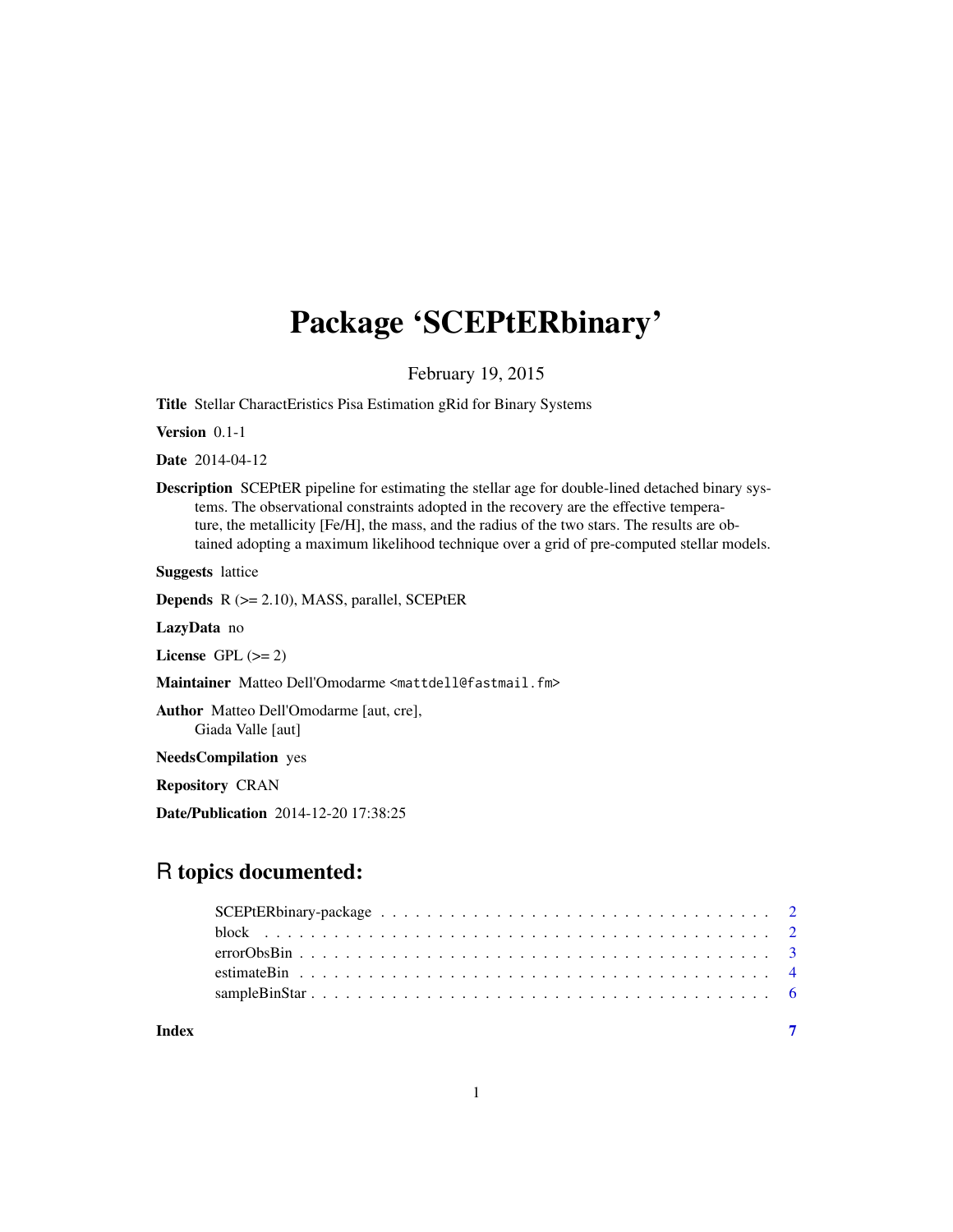<span id="page-1-0"></span>SCEPtERbinary-package *A grid-based estimation tool for the age of stars in bynary systems*

#### Description

The package estimates the age of stars in double-lined detached binary systems, given observational effective temperature, metallicity [Fe/H], mass, and radius of both stars. The results are obtained adopting a maximum likelihood technique on a grid of computed stellar models.

#### References

G. Valle, M. Dell'Omodarme, P.G. Prada Moroni, and S. Degl'Innocenti (2014). *Uncertainties in grid-based estimates of stellar mass and radius. SCEPtER: Stellar CharactEristics Pisa Estimation gRid*. A&A, 561, A125.

G. Valle, M. Dell'Omodarme, P.G. Prada Moroni, and S. Degl'Innocenti (2014). *Uncertainties in asteroseismic grid-based estimates of stellar ages. SCEPtER: Stellar CharactEristics Pisa Estimation gRid*. A&A, accepted.

G. Valle, M. Dell'Omodarme, P.G. Prada Moroni, and S. Degl'Innocenti (2014). *Grid-based estimates of stellar ages in binary systems. SCEPtER: Stellar CharactEristics Pisa Estimation gRid*. A&A, submitted.

block *Block of same initial [Fe/H] for the grid*

#### Description

The function computes the group identifier for grid rows, according to their initial metallicities.

#### Usage

```
block(grid)
```
#### Arguments

grid the grid of stellar models.

#### Value

block returns a vector with the group identifier for each row of the supplied grid.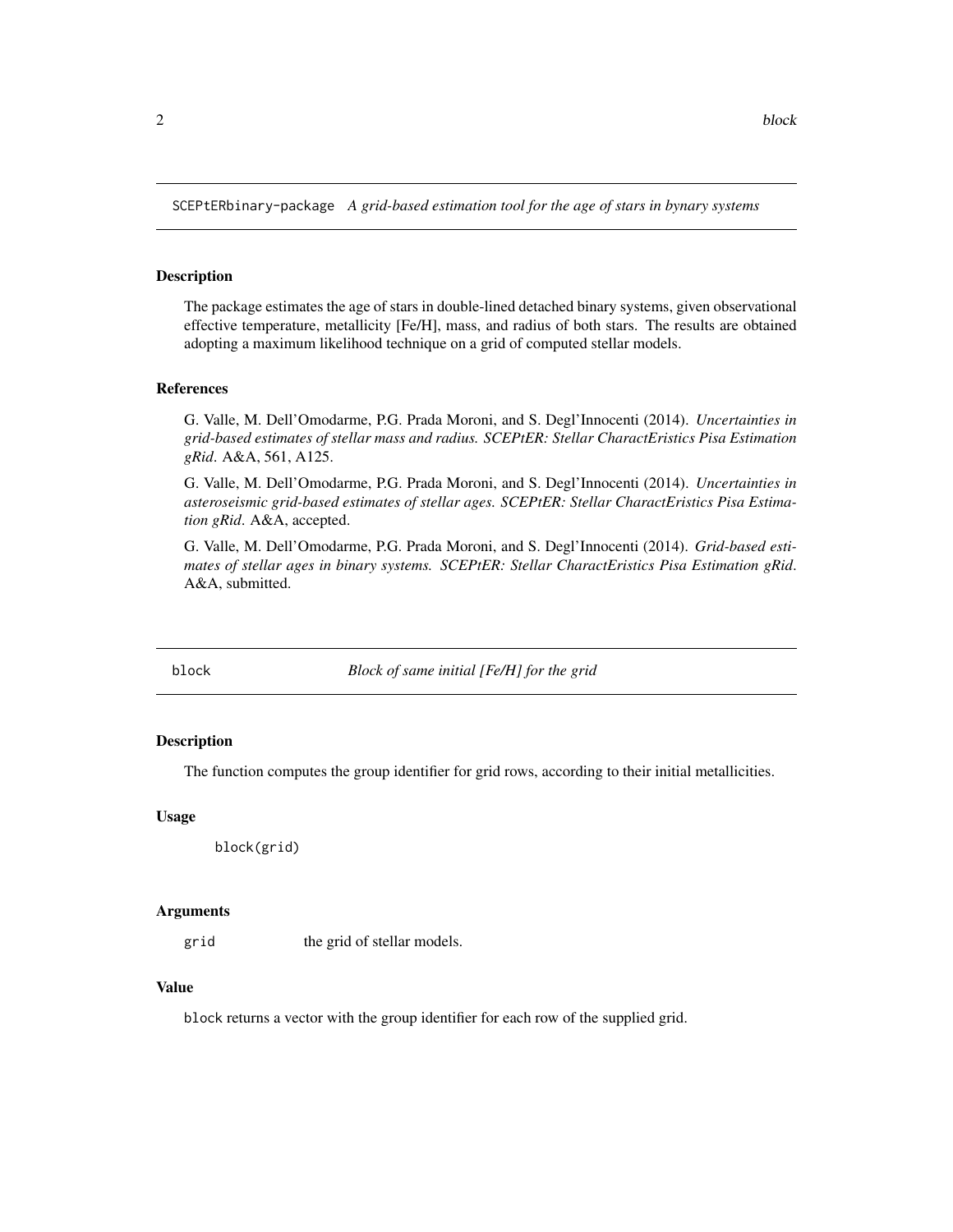<span id="page-2-0"></span>

#### Description

The function returns a perturbed object, starting from observational data and a vector of uncertainties.

#### Usage

```
errorObsBin(sigma, STAR, parallel=FALSE, corr=c(0,0,0,0,0,0,0))
```
#### Arguments

| sigma       | a vector of 14 elements containing the uncertainties on observational data. The<br>error on mass and radius must be expressed as relative error. If the errors on the<br>observations of the two stars are identical, it is possible to provide a vector of<br>length 7. |
|-------------|--------------------------------------------------------------------------------------------------------------------------------------------------------------------------------------------------------------------------------------------------------------------------|
| <b>STAR</b> | a vector of 18 elements containing the observational data.                                                                                                                                                                                                               |
| parallel    | logical flag specifying if the computation should be performed in parallel on a<br>multi-core architecture.                                                                                                                                                              |
| corr        | a vector with the assumed the correlation between corresponding observables of<br>the two stars. Default to zero (no correlations).                                                                                                                                      |

#### Details

The vector of observations STAR must contain, in the order:

- 1. The effective temperature (in K) of the star.
- 2. The logarithm of the surface gravity of the star (in cm s^-2).
- 3. The metallicity [Fe/H] of the star.
- 4. The value of large frequency separation of the star, divided by the solar value of this quantity.
- 5. The value of the frequency of maximum oscillation power of the star, divided by the solar value of this quantity.
- 6. The mass (in solar units) of the star.
- 7. The radius (in solar unit) of the star.

The vector of the uncertainties on the observation sigma must contain the uncertainty on the above quantity. The uncertainty on the asteroseismic parameters, mass, and radius must be expressed as relative error.

#### Value

errorObsBin returns an object obtained sampling from a multivariate normal distribution with vector of mean STAR and covariance matrix computed according to the value of corr.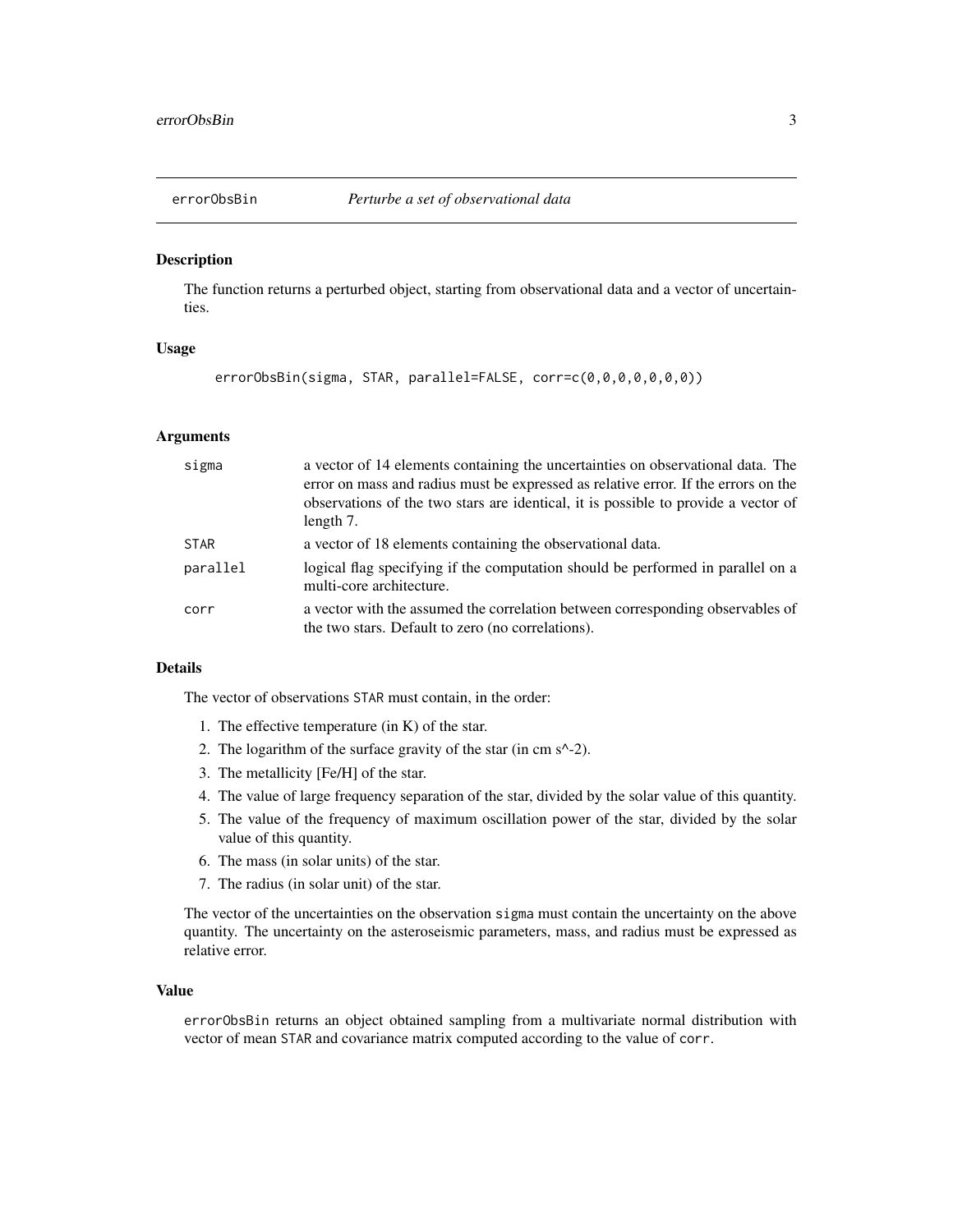<span id="page-3-0"></span>

#### Description

The function computes the grid-based estimates of the age for the supplied binary systems.

#### Usage

estimateBin(data, STAR, sigma, thr, sel, parallel=FALSE)

#### Arguments

| data        | the matrix estimation grid. The matrix should be sorted according to the values<br>in the first column (the stellar effective temperature).                                                                                                               |
|-------------|-----------------------------------------------------------------------------------------------------------------------------------------------------------------------------------------------------------------------------------------------------------|
| <b>STAR</b> | a matrix of 18 columns, containing in each row the observational data of the<br>stellar objects.                                                                                                                                                          |
| sigma       | a vector of 14 elements, containing the error on observational data. The error on<br>mass and radius are expressed as relative error. If the errors on the observables<br>of the two stars are identical, it is possible to provide a vector of length 7. |
| thr         | the threshold for the selection of cases over which the computation of likelihood<br>is performed.                                                                                                                                                        |
| sel         | a vector of 7 elements, containing 1 or 0 for inclusion or exclusion of a observa-<br>tional data from the likelihood computation.                                                                                                                        |
| parallel    | logical flag indicating if the estimations should be performed in parallel on a<br>multi-core architecture.                                                                                                                                               |

#### Value

STAR should contains the observables for primary and secondary stars. In order, it should contains the stellar effective temperature, the logarithm of the surface gravity, the metallicity [Fe/H], the average large frequency separation (in micro Hz), the maximum oscillation power (in micro Hz), the mass (in solar units), the radius (in solar units), the age (if known), and the relative age (if known). Identical quantities for the secondary stars should follows. sigma should contain, in the same order, the uncertainties on the observational quantities.

estimateBin returns a data frame obtained with the estimates of stellar parameters for each row of the input matrix STAR. In the columns of the data frame there are: the identifier id of the row of the object matrix adopted for the estimate; the independent star estimate of the primary mass M1 (in solar units), radius R1 (in solar units), age age1 (in Gyr); the corresponding independent estimates for the secondary (M2, R2, age2); the joint-likelihood estimates of these quantities obtained explicitly assuming coevality (M1b, R1b, age1b, M2b, R2b, age2b); the relative age  $r$  of the primary star ( $0 =$ ZAMS;  $1 = TAMS$ ; the best estimate of the age of the system ageBin under coevality assumption; the mean of the age of the two independent estimates of the stellar ages.

Age estimates are obtained by a maximum likelihood technique. Details on the technique can be found in the references reported below.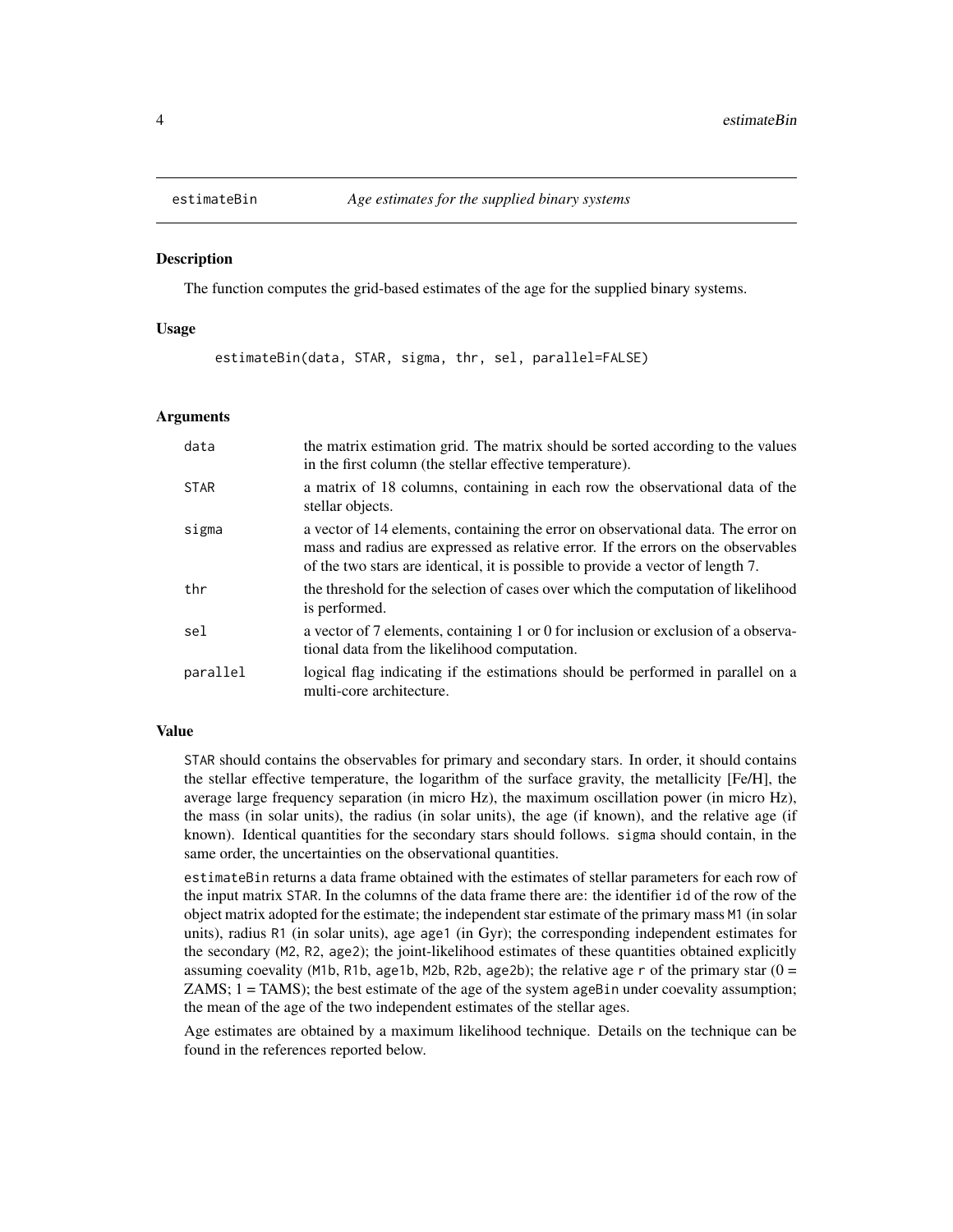#### estimateBin 5

#### References

G. Valle, M. Dell'Omodarme, P.G. Prada Moroni, and S. Degl'Innocenti (2014). *Uncertainties in grid-based estimates of stellar mass and radius. SCEPtER: Stellar CharactEristics Pisa Estimation gRid*. A&A, 561, A125.

G. Valle, M. Dell'Omodarme, P.G. Prada Moroni, and S. Degl'Innocenti (2014). *Uncertainties in asteroseismic grid-based estimates of stellar ages. SCEPtER: Stellar CharactEristics Pisa Estimation gRid*. A&A, accepted.

G. Valle, M. Dell'Omodarme, P.G. Prada Moroni, and S. Degl'Innocenti (2014). *Grid-based estimates of stellar ages in binary systems. SCEPtER: Stellar CharactEristics Pisa Estimation gRid*. A&A, submitted.

#### Examples

```
require(SCEPtER)
data(stdGrid)
ogrid <- stdGrid[ do.call(order, as.data.frame(stdGrid[,1])), ]
## observational constraint: Teff, [Fe/H], M, R
vsel <- c(1,0,1,0,0,1,1)
sigma <- c(100, 0.25, 0.1, 0.025, 0.05, 0.01, 0.005)
## syntetic sample of 10 bynary systems
bl <- block(stdGrid)
sam <- sampleBinStar(10, stdGrid, bl, restrict=TRUE)
## add Gaussian noise to the observations
starbp <- errorObsBin(sigma, sam)
resB <- estimateBin(ogrid, starbp, sigma, 3, vsel, parallel=FALSE)
## An observed system: PK Peg
## observation from Clausen et al. (2010). A&A, 516, A42.
obs <- c(6265,NA,-0.12,NA,NA,1.414,1.988,NA,NA, 6320,NA,-0.12,NA,NA,1.257,1.474,NA,NA)
sigma <- c(85,0,0.07,0,0,0.007/1.414,0.008/1.988, 90,0,0.07,0,0,0.005/1.257,0.017/1.474)
## for sensible estimate adopt at least nrow=10000
star <- matrix(obs, nrow=100, ncol=18, byrow=TRUE)
## add Gaussian noise
starp <- errorObsBin(sigma, star)
resB <- estimateBin(ogrid, starp, sigma, 3, vsel, parallel=FALSE)
quantile(resB$ageBin, c(0.16, 0.5, 0.84))
```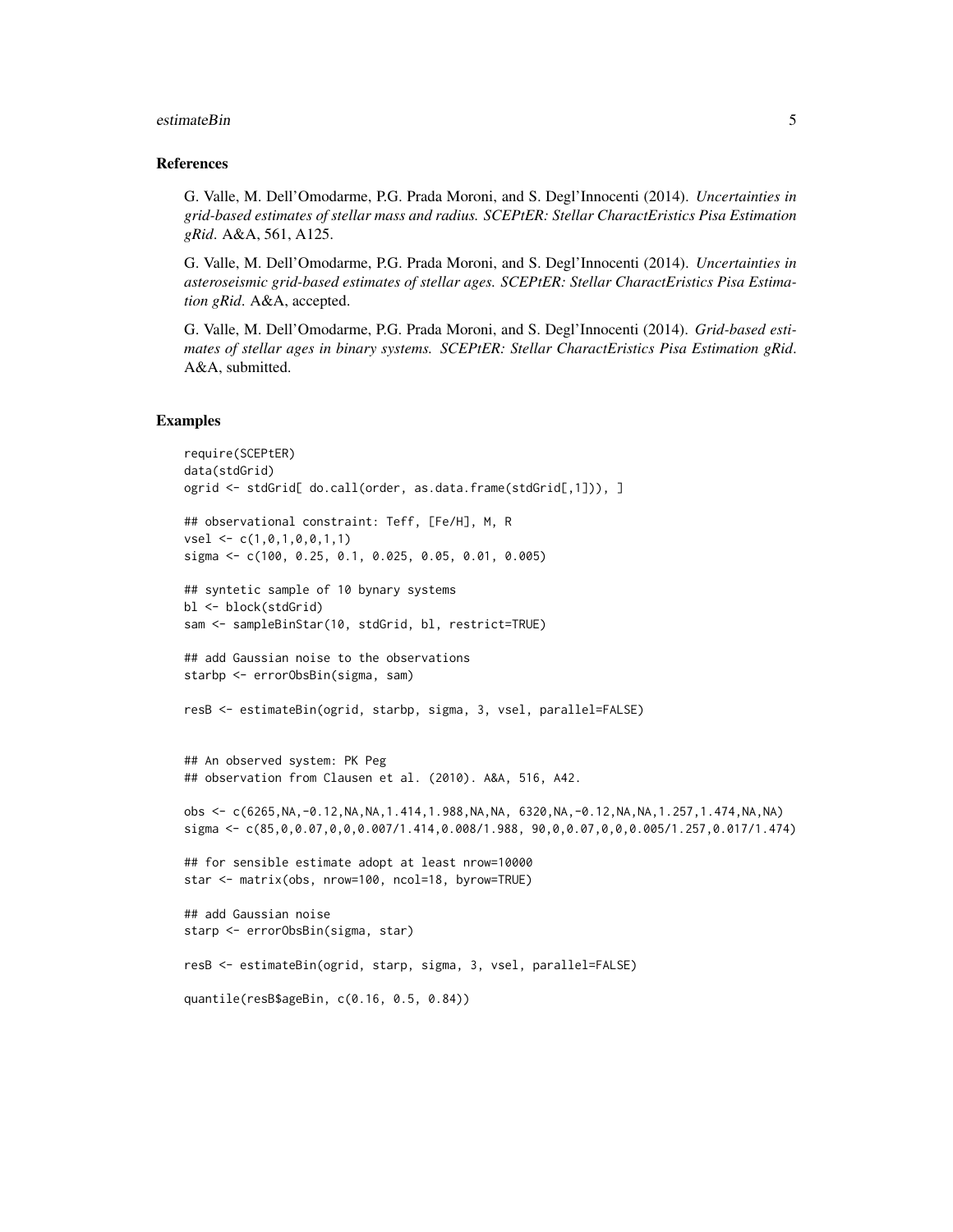<span id="page-5-0"></span>

#### Description

The function extracts, without replacement, a sample of binary systems out of a grid.

#### Usage

sampleBinStar(n, grid, block, restrict=TRUE, parallel=FALSE)

#### Arguments

| n        | the number of objects to be sampled.                                                                        |
|----------|-------------------------------------------------------------------------------------------------------------|
| grid     | the grid from which the objects are sampled.                                                                |
| block    | the length of blocks of the same initial metallicity [Fe/H]                                                 |
| restrict | logical flag indicating if only models younger than 14 Gyr should be considered.                            |
| parallel | logical flag indicating if the estimations should be performed in parallel on a<br>multi-core architecture. |

#### Value

sampleBinStar returns a matrix of n rows, sampled without replacement from grid. A maximum age difference of 10 Myr is allowed in the binary system selection.

#### Examples

```
require(SCEPtER)
data(stdGrid)
bl <- block(stdGrid)
sam <- sampleBinStar(10, stdGrid, bl, restrict=TRUE)
```